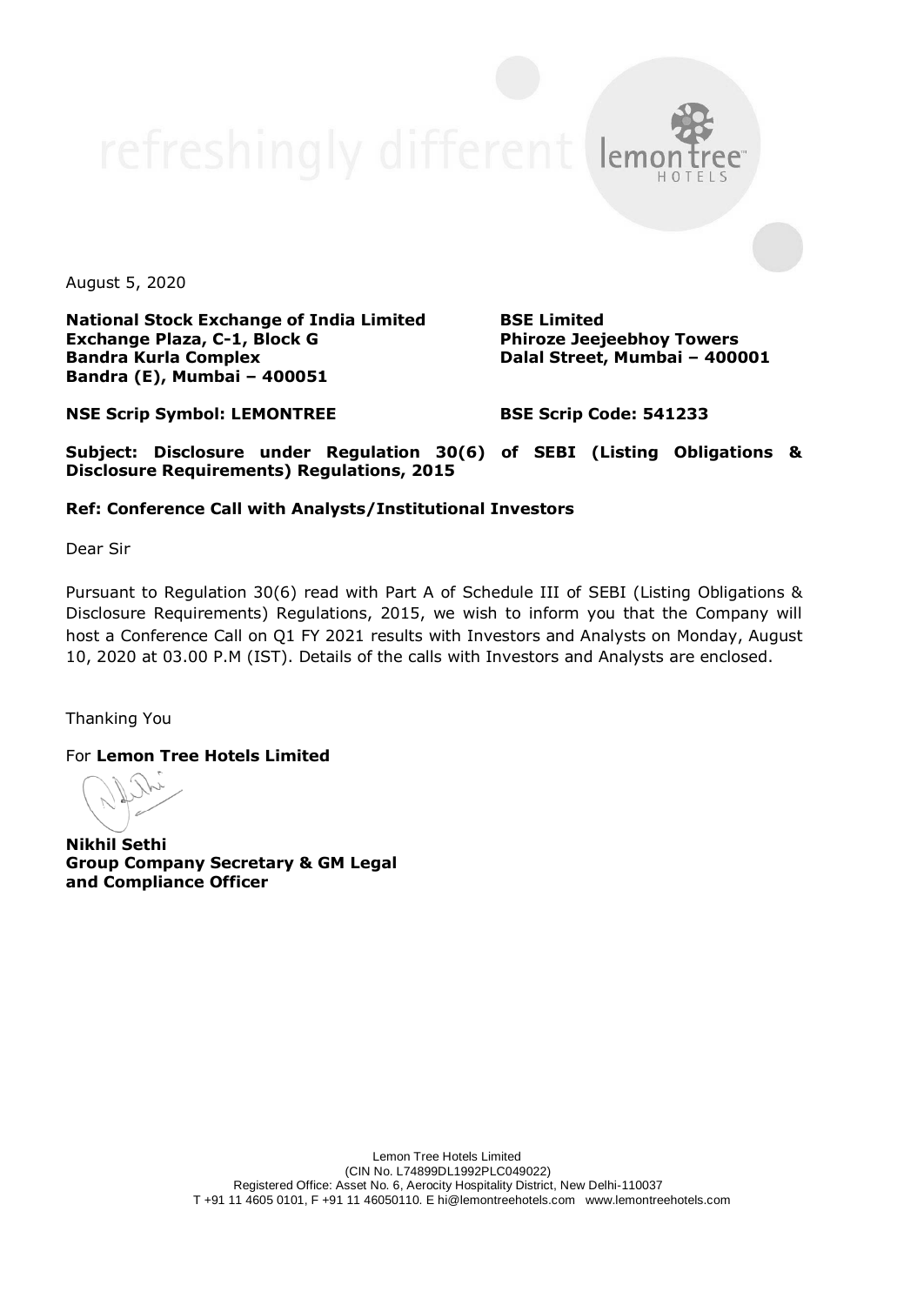

# **Lemon Tree Hotels'Q1 FY21 Earnings Conference Call Monday, August 10, 2020 at 03:00 PM IST**

Lemon Tree Hotels (LTH) will organize a conference call for investors and analysts on **Monday, August 10, 2020 at 03:00 PM IST.**

The senior management team will represent LTH on the call.

The conference call will be initiated with a brief management discussion on the Q1 FY21 results to be declared on Thursday, August 06, 2020 followed by an interactive Question & Answer session.

| Timing                     | 03:00 PM IST on Monday, August 10, 2020                                                                                                             |
|----------------------------|-----------------------------------------------------------------------------------------------------------------------------------------------------|
| Conference dial-in         |                                                                                                                                                     |
| Primary number             | +91 22 6280 1141 / +91 22 7115 8042                                                                                                                 |
| Local access number        | +91 70456 71221(Available all over India)                                                                                                           |
| Singapore Toll Free Number | 800 101 2045                                                                                                                                        |
| Hong Kong Toll FreeNumber  | 800 964 448                                                                                                                                         |
| <b>USA Toll FreeNumber</b> | 18667462133                                                                                                                                         |
| UK Toll FreeNumber         | 0 808 101 1573                                                                                                                                      |
| Pre-registration           | To enable participants to connect to the conference call without<br>having to wait for an operator, please register at the below<br>mentioned link: |
|                            | DiamondPass <sup>TH</sup><br>Click here to<br>Express <i>Join</i> the Call                                                                          |

## **Details of the conference call are as follows:**

*Please dial-in 5 minutes prior to the scheduled start to ensure that you are connected to the call on time.*